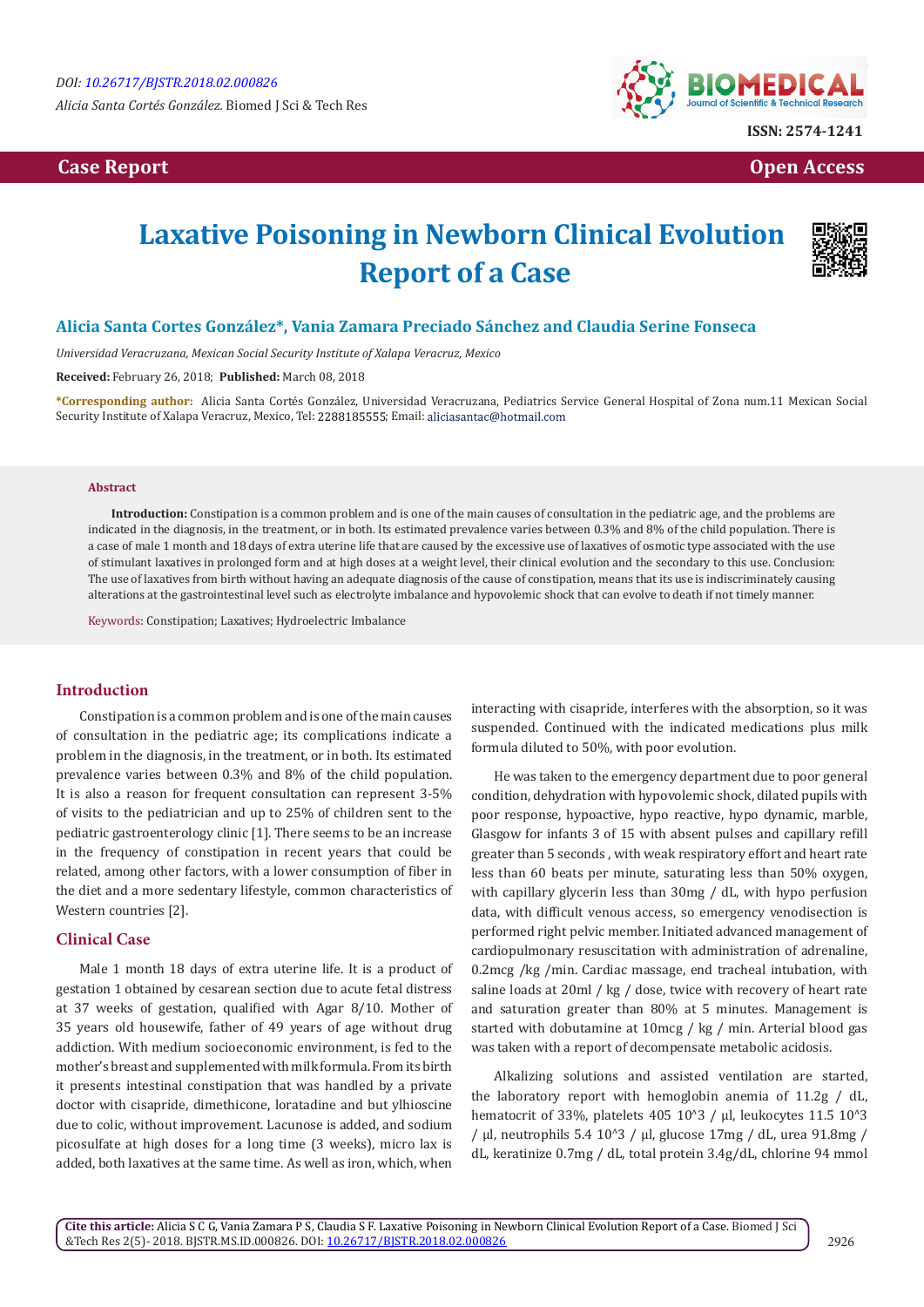/ L, hypokalemia 2.56mmol / L, hyponatremia 122 mmol / L, with elongated coagulation times TP 32.1 sec, TPT 40.2 sec. Correction of hydroelectrolyte imbalance, hypoglycemia and coagulation times with better evolution are initiated. It presents seizures secondary to hypoxemia and hyponatremia. During his stay he was managed in intensive therapy, presenting pneumonia, at elect sis and data of venous thrombosis in the right pelvic member, managed with enoxaparin with good response, he has a good evolution being discharged a month after being hospitalized. He has currently studied with pneumonia secondary to type 2 laryngomalacia and bronchial intermediate stenos is of 20%, seizures secondary to hypoxic-ischemic encephalopathy, treated with diphenylhydantoin, lactose intolerance was ruled out by laboratory as a cause of chronic constipation, in control by medicine physical and rehabilitation due to slight motor delay with good evolution.

## **Discussion**

An organic cause of constipation can rarely be established, in 90% of cases it corresponds to the functional cause. Although the physiopathology in childhood is not well known, in most cases we find a history of painful defecation that marks the beginning of the picture. The factors that may be associated with functional constipation are, in infants, weaning and the onset of ablation; in the preschool the problems during toilet training; in the schoolchildren the entrance to the school, the retention of the evacuation by the prohibition to go to the bathroom, emotional problems and changes of environment, as well as the little intake of fiber and water in the diet [3,4].

In these children, symptoms and warning signs should be evaluated to differentiate between functional constipation and secondary constipation [5]. In this patient the absence of evacuations was not documented more than twice a week, as established by one of the criteria of roam III, only for 36 hours of absence treatment was initiated with laxatives of osmotic type and lubricants without improvement associated with the indiscriminate use of stimulanttype laxatives, diphenylmethane derivatives such as sodium picosulfate for a long time and with overdose. The use of stimulant laxatives is only recommended for short periods of treatment. Its use in infants is not recommended. Prokinetics such as cisapride have also been used to treat constipation in children. Although it is superior to placebo, its use is not recommended considering that the benefits do not outweigh the risks [6]. Newborns exclusively fed with breastfeeding must explain to the mother the existence of a neurological immaturity of the colon, which causes the slowness of the evacuations, and that resolves spontaneously. If they are fed infant starter formulas, they should rule out intolerance to cow's milk (to protein or sugars), and change the formula. Between the four and six months the ablactación begins (introduction of foods in the diet), with fruits that improve the evacuations.

Glycerin suppositories are indicated in cases of newborns or infants who have 24 hours or more without evacuation, with symptoms of intestinal discomfort and distension, its application relaxes the rectal sphincter and allows expelling the accumulated fecal material in the rectal ampoule, with which the symptoms give. Likewise, clinical trials have been carried out in which it is mentioned that in patients with chronic functional constipation without response to adequate treatment, a protein elimination diet (extensive hydrolysates) can be used in children with a history of allergic processes. Sodium picosulfate is a drug that is hydrolyzed to its free form by bacterial enzymes, so it becomes active in the colon after the bacterial flora transforms it into the same active molecule of diphenylmethane by altering the net transport of liquids and electrolytes and has a direct promoter effect of intestinal motility, the most common side effects are colicky pain, bloating and electrolyte imbalance [7]. There is an interaction between the group of medicines such as cisapride and stimulant laxatives, administered at a higher dose than the weight and for a long time. What is causing electrolyte imbalance, seizures and dehydration that was what happened in this patient.

#### **Conclusion**

The treatment of constipation in children should be done based on functional clinical diagnosis as the main cause in pediatrics, being necessary to discard clinical data that suggest underlying organic problem, infants younger than 6 months often have dyskinesia, which is defined according to the criteria of roam III as the presence of a) pushing and crying for at least 10 minutes before achieving the evacuation of soft stools and b) lactating without any health problem. This disorder does not merit treatment. In this work there are no conflicts of interest or some type of financing. Informed consent was made in this patient.

#### **References**

- 1. [Mondragón Luis De la Torre, Hernández Vez Gabriela \(2014\) Functional](http://www.medigraphic.com/cgi-bin/new/resumenI.cgi?IDARTICULO=54866) [constipation in pediatrics. Acta, Pediátr Mex 35\(5\): 411-422.](http://www.medigraphic.com/cgi-bin/new/resumenI.cgi?IDARTICULO=54866)
- 2. Sánchez Ruiz Francisco, Gilbert Juan José, Bedate Calderón, Espín Jaime (2010) Diagnostic-therapeutic protocols of Gastroenterology, Hepatology and Pediatric Nutrition SEGHNP- AEP.
- 3. Waiter Salces C, Rizo Pascual JM (2011) Functional constipation of the National Health System. In Ter Sist Nac Salud 35:13-20.
- 4. Bautista Casasnovas Adolfo L (2011) Chronic Constipation. An Pediatr Contin 9(4): 201-208.
- 5. [Remes Troche JM, Gómez Escudero O, Icaza Chávez ME, Noble Lugo](https://www.ncbi.nlm.nih.gov/pubmed/21724490) [A, López Colombo A, et al. \(2011\) Diagnostic guides and treatment of](https://www.ncbi.nlm.nih.gov/pubmed/21724490) [constipation in Mexico. Medical and surgical treatment. Journal of](https://www.ncbi.nlm.nih.gov/pubmed/21724490) [Gastroenterology of Mexico 76\(2\): 141-154.](https://www.ncbi.nlm.nih.gov/pubmed/21724490)
- 6. [Paré P, Fedorak RN \(2014\) Systematic Review of Stimulant and](https://www.ncbi.nlm.nih.gov/pubmed/25390617) [Nonstimulant Laxatives for the Treatment of Functional Constipation.](https://www.ncbi.nlm.nih.gov/pubmed/25390617) [Canadian Journal of Gastroenterology and Hepatology 28\(10\): 549-557.](https://www.ncbi.nlm.nih.gov/pubmed/25390617)